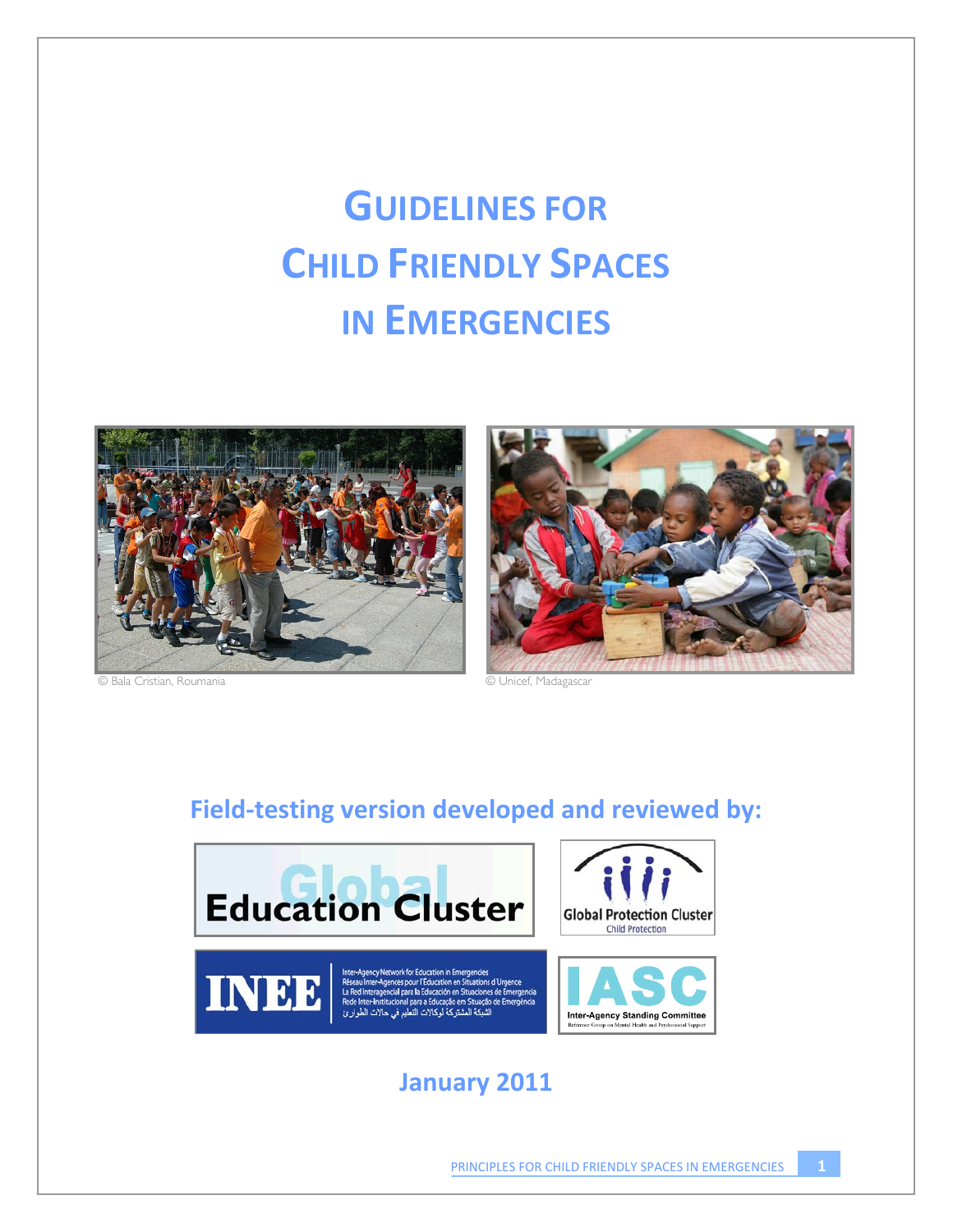## **INTRODUCTION**

Child Friendly Spaces (CFSs) are widely used in emergencies as a first response to children's needs and an entry point for working with affected communities. Because CFSs can be established quickly and respond to children's rights to protection, psychosocial well-being, and non-formal education, CFSs are typically used as temporary supports that contribute to the care and protection of children in emergencies. However, they are used also as transitional structures that serve as a bridge to early recovery and long‐term supports for vulnerable children. Although different agencies call CFSs different things—safe spaces, child centered spaces, child protection centers or emergency spaces for children the interventions are all part of a common family of supports for children and young people.<sup>1</sup> For purposes of convenience, this paper refers to these related interventions as Child Friendly Spaces.

Broadly, the purpose of CFSs is to support the resilience and well‐being of children and young people through community organized, structured activities conducted in a safe, child friendly, and stimulating environment. The primary participants in and beneficiaries of CFSs are children (people under 18 years of age), although in some contexts, CFSs may also engage and benefit young people who are beyond 18 years of age. The specific objectives are to: (1) mobilize communities around the protection and well‐ being of all children, including highly vulnerable children; (2) provide opportunities for children to play, acquire contextually relevant skills, and receive social support; and (3) offer inter‐sectoral support for all children in the realization of their rights. Depending on the context, CFSs are also used for a variety of other purposes such as laying a foundation for restarting formal education and supporting national education systems, enabling wider work on issues such as child protection and early child development, stimulating efforts on disaster preparedness and disaster risk reduction. Some of these activities extend beyond the emergency context into the early recovery period or even into longer-term development.

The purpose of these principles is to give practical guidance to the field teams that establish CFSs in different types of emergencies and contexts. They are also intended to guide advocacy efforts and donor practices in emergency settings where protection and well‐being ought to be high priorities.

The process of building consensus among different stakeholders is as important as the product (the Guidelines themselves). The development of the Guidelines has helped to build consensus across three different communities of practice: the IASC Reference Group on Mental Health and Psychosocial Support in Emergency Settings, the global Child Protection Working Group, and the global Education Cluster. As CFSs address the educational, protection, and psychosocial needs of children, it is essential that these three sectors have a common approach and collaborate on CFSs in the emergency settings.

In using the Guidelines, it is essential to take an approach that is contextual and culturally appropriate. These Guidelines define a framework for action but are not a recipe of identical steps to be applied in every context. For example, armed conflicts and natural disasters present different challenges, making it important to adapt CFSs to each kind of emergency. Similarly, emergencies differ significantly in regard to how strongly children have been affected and the levels of resources that are available for support. In addition, the Guidelines recognize that quality CFSs are not established overnight but evolve during emergencies through continued reassessment and adjustment that enrich and strengthen the supports

 $<sup>1</sup>$  In some situations, Temporary Learning Centers may perform the same child protection, psychosocial, and emergency education functions as</sup> CFSs. In such situations, Temporary Learning Centers may be categorized as part of 'Child Friendly Spaces.' If Temporary Learning Spaces focus mostly on education, it is best to categorize them as educational supports rather than CFSs.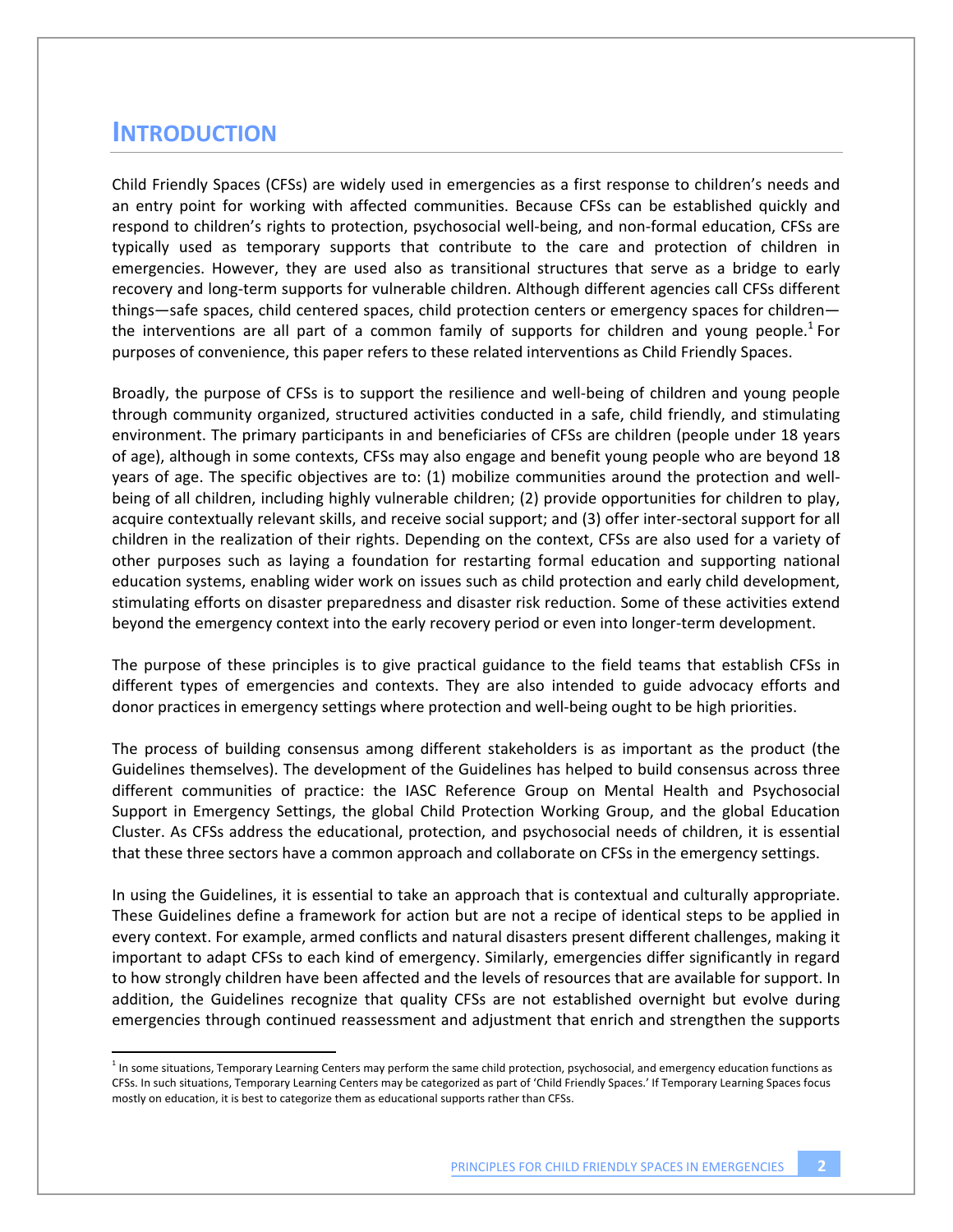for children. Since the development of CFSs is an ongoing and evolving process, these Guidelines should be used on a continuing basis to enable CFSs to achieve their full potential.

The Guidelines should also be implemented with sensitivity to child development and the distinct needs of girls and boys. For example, the particular activities or the way in which activities are implemented might be very different for a 16‐year‐old girl than for an eight‐year‐old boy. Skilled implementation requires the adaptation of CFS activities and modes of implementation to children and young people who have different competencies and needs. For all age groups, careful attention should be given to meeting the distinctive needs of girls and enabling their full participation.

The terminology of the Guidelines deserves comment. At present, there is no universally accepted management system for CFSs, or names for the various roles and positions involved in establishing and running CFSs. A common structure is to have a supervisor (international or national staff) ‐ with expertise in child protection, emergency education, and/or psychosocial support - who supervises several "area managers" who oversee multiple CFSs and also national staff who train and support the people who implement particular CFSs. Usually, each CFS has a supervisor who oversees the CFS operations and the people who work in it, including the people (staff or community volunteers) who work specifically with children. In this document, the term 'CFS workers' refers broadly to all the people who actively organize activities for children in the CFSs or visit CFSs regularly to support the people working there. The term 'animators' refers specifically to people (staff or volunteers) who conduct activities with children on a regular basis, while the term 'activity specialists' refers to people who come in occasionally to conduct a specific activity such as traditional dancing.

To have positive effects and avoid causing harm, CFSs should adhere to the UN Convention on the Rights of the Child, the *IASC Guidelines on Mental Health and Psychosocial Support in Emergency Settings* and the *INEE Minimum Standards for Education: Preparedness, Response, Recovery*, and they should follow the principles and actions outlined below, which are the product of extensive inter‐agency dialogue and learning from different emergencies.

## **PRINCIPLES AND ACTIONS**

The following five principles are essential and should be built into all the actions outlined below:

- **1.** Take a coordinated, inter‐agency, and multi‐sectoral approach
- **2.** Use CFSs as a means of mobilizing the community
- **3.** Make CFSs highly inclusive and non‐discriminatory
- **4.** Ensure that CFSs are safe and secure
- **5.** Make CFSs stimulating, participatory, and supportive environments

The actions cover the following:

- a. Conduct an assessment
- b. Organize integrated supports and services
- c. Provide ongoing training and follow‐up support for animators and staff
- d. Monitor and evaluate CFS programs
- e. Phase out or transition in a contextually appropriate manner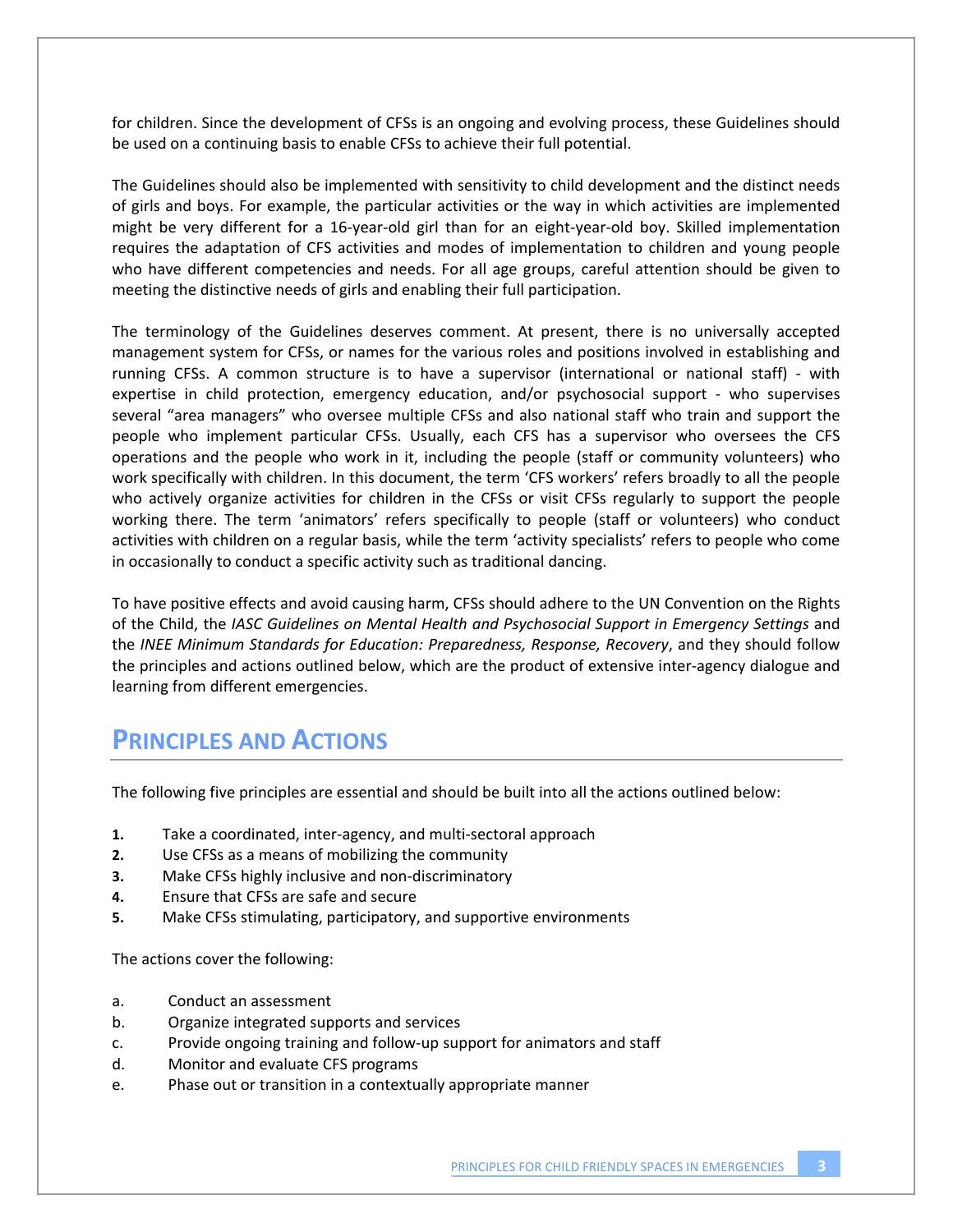## **PRINCIPLES**

#### **1. Take a coordinated, inter‐agency, and multi‐sectoral approach**

A coordinated, inter‐agency, and multi‐sectoral approach to CFSs is needed to address the needs of the affected population and achieve program consistency, quality, and sustainability. Effective coordination is essential for avoiding duplications, gaps, and ineffective use of scarce resources. Coordination between the protection, education, mental health and psychosocial sector, and other sectors (such as camp coordination) should be ensured at the very first stages of the emergency to avoid duplication of assessments and activities. A coordinated approach is based on a spirit of collaboration and occurs when practitioners:

- Establish and participate in coordination mechanisms for interagency collaboration on CFSs. Coordination mechanisms should map the locations of CFS to identify and address gaps and overlap in coverage, develop common interagency approaches and standards for CFSs, coordinate training and capacity development, and share and collaborate on CFS tools.
- Share reports on assessments and interventions with other agencies, including Government Ministries such as the Ministry of Education and Ministry of Social Welfare.
- Use and share with other agencies tools that are consistent with these inter‐agency principles.
- Coordinate with broader child protection efforts and integrate relevant child protection work within CFSs such as prevention of separation and gender‐based violence, information about available child protection support, and work on child protection committees.
- Link with the education sector (including education ministries and local authorities), ensuring that CFSs support and complement existing formal education and also non‐formal education venues such as Temporary Learning Spaces. Where appropriate, integrate non‐formal education.
- **EXECT 1** Link and collaborate with other sectors, coordination structures and government ministries such as health, nutrition, camp management, water and sanitation and youth. Integrate as appropriate cross‐sectoral issues such as HIV/AIDS and gender.
- At the local level, coordinate CFSs with local coordination structures such as government disaster management committees, local camp management structures or community committees (e.g. jirgas, village committees, and community groups in urban settings).
- In collaboration with existing Government structures, develop systems for the referral of children and families in need of additional support such as separated children, children with specific health or nutritional issues, or families in need of police, legal or social services. Protect confidentiality in making referrals.

#### **2. Use CFSs as a means of mobilizing the community**

Emergencies usually disrupt the community routines, services, and supports for children, and often reduce families' abilities to care for and protect their children. Organizing CFSs can be an important first step in enabling the community to protect and support its children. To the extent possible, CFSs should be implemented through the community's own networks, people, and resources. Top-down approaches by outside agencies should be avoided. Parents, grandparents, religious leaders, women's groups, youth groups, and others can be encouraged to become involved.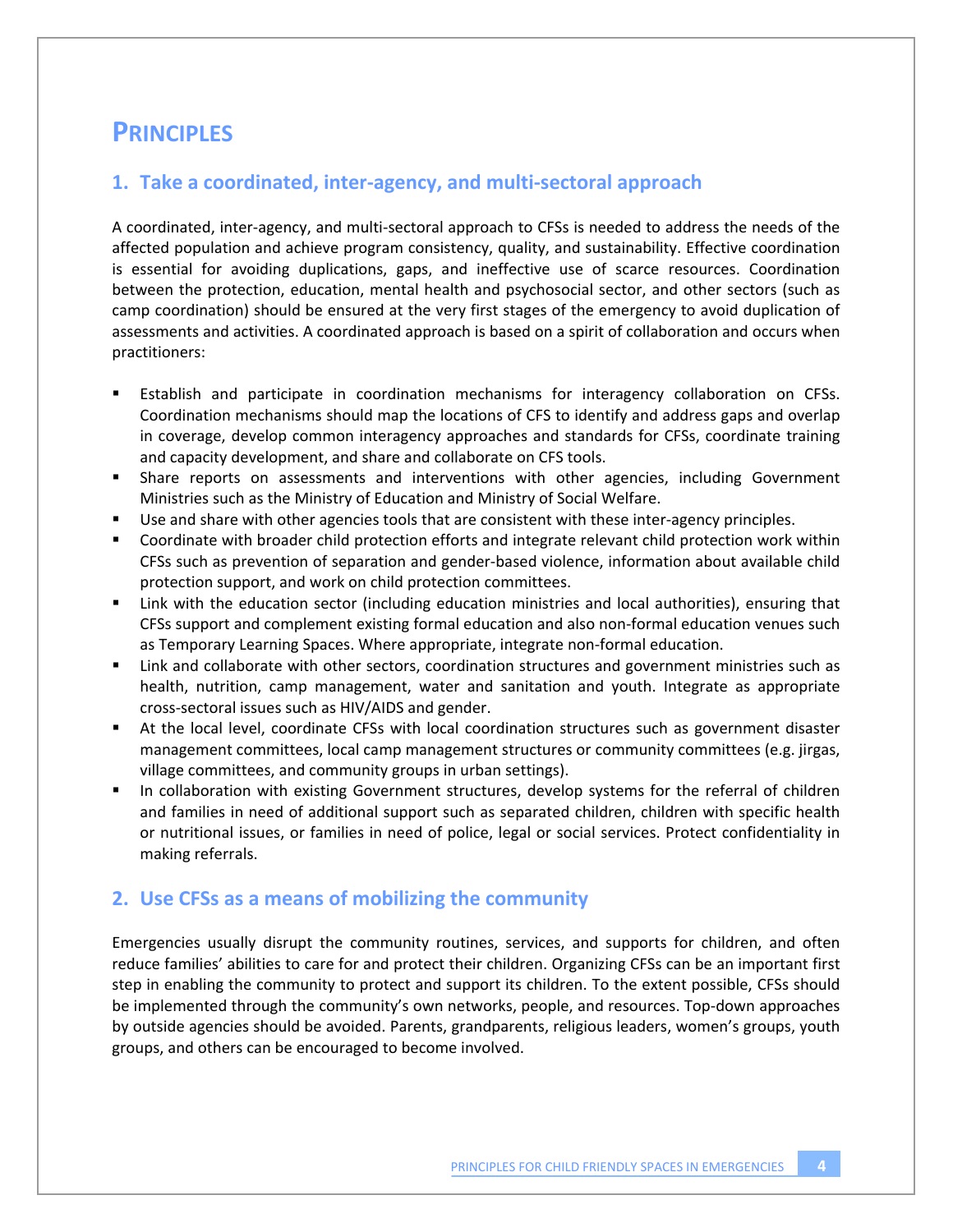It is essential for the community to take responsibility for children's well‐being at the earliest, appropriate moment. Ideally, the community will lead the development of CFSs and experience a sense of ownership of them, with external agencies playing a facilitative role. This may be infeasible at the onset of the emergency, particularly if community resources have been disrupted or eroded, or if external partners have limited capacities for facilitating community ownership. However, it is possible to build community ownership by working in a phased approach in which communities assume increased responsibility for CFSs over time. For example, CFSs may be started in consultation with affected people in situations that do not permit high levels of community participation. Over time, the responsibility for the CFSs can be handed progressively over to the community. Building the skills of external agencies in promoting community ownership may be a key part of this process. As responsibility is handed over to the community, it is important to define clearly the roles, responsibilities, and contributions of the community and the external agencies.

- Engage with local government officials, male and female community leaders, community people, and different sub‐groups on the idea behind CFSs. Ensure the participation of girls and boys and marginalized people who seldom have a voice and who may offer different views than those of official leaders. Ask whether CFSs are appropriate or whether the community prefers other options for supporting children. If CFSs are seen as appropriate, elicit ideas about activities that might be involved.
- Obtain community leaders' and local authorities' commitment, and ask how the community will help to organize the CFSs. Ask whether the community will maintain the security of the proposed site and CFS materials (e.g., tents, recreational materials, instructional items). Suggest that the community identify focal points who will lead the work on CFSs.
- Identify resources such as community networks and available suitable adults who can conduct activities. The design of the location and activities should also be informed by consultation with the wider community and children themselves.
- Wherever possible, select animators and CFS staff from the affected group, identifying natural helpers by asking to whom boys and girls go when they need help and support.
- Enable girls' and boys' participation, which is essential for promoting inclusion and equity. For example, engage teenage girls and boys as possible leaders and decision makers in designing and implementing CFSs.
- Involve parents and caregivers (including fathers and youths) by engaging them in activities for the children and conducting activities to help them. These activities could include discussion groups, training on caring for children, and workshops to make toys for the center.
- Make the CFS a center for information exchange where community people can go to learn about the humanitarian intervention and available support and a resource where humanitarian workers can learn about the community.
- Mobilize children to conduct activities such as peer-to-peer education, awareness-raising on child rights, child protection issues, HIV and AIDS prevention through arts and media, and mentoring of younger children by older children. In parallel, conduct similar activities on child rights and child protection issues with parents in order to avoid creating gaps and imbalances between parents' and children's perspectives.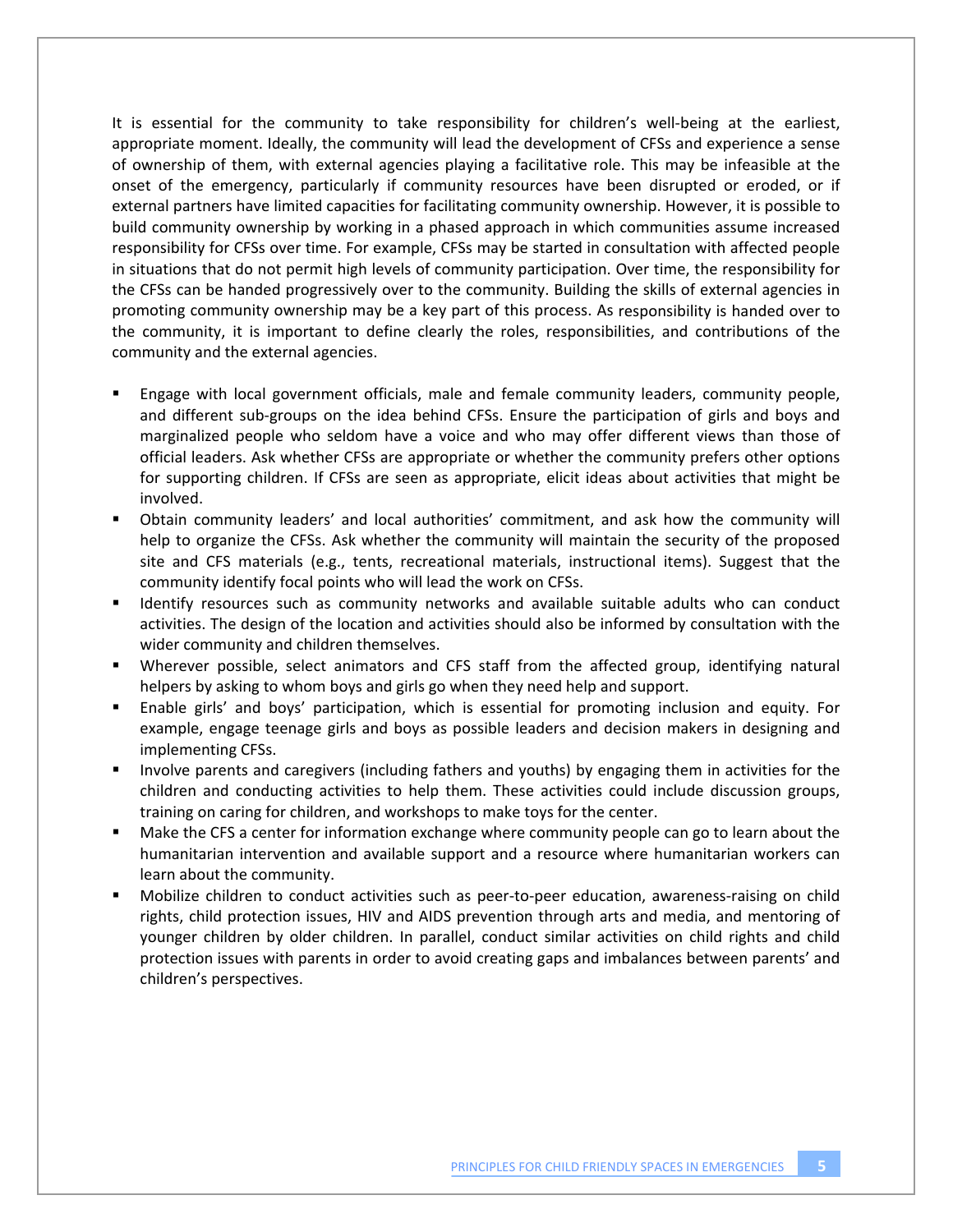Consider community mobilization in the budgeting of CFSs. Priority should be given to having CFS workers from the communities<sup>2</sup>, and some money should be included in the budget to support community initiatives/action (e.g. supplies, incentives, small grants etc.).

Make CFSs hubs of community mobilization and activity. Some activities can be done within a typical CFS (e.g. a tent), with other 'satellite' activities being conducted in the community. From the beginning, encourage families to provide resources for the CFSs (e.g., land, food, or other supplies).

## **3. Make CFSs highly inclusive and non‐discriminatory**

CFSs provide an opportunity to support all children and to promote equity and inclusion. In many contexts, however, highly vulnerable children are unlikely to participate without deliberate efforts to include them. If CFSs discriminate against particular people or are perceived as excluding particular sub‐ groups, the CFSs will likely increase tensions at a moment when social cohesion and unity are needed. It is essential to take steps to reach out to and include highly vulnerable children without singling them out and stigmatizing them, and to meet the distinctive needs of girls and boys of different age groups, ethnicities, living situations, etc.

- Organize activities to meet the specific needs of girls and boys of different ages.
- Reach out to and include children with disabilities, working children, out of school children, children who are separated from their families, children who are infected or affected by HIV and AIDS, minority children, and other vulnerable children. Activities should enable the participation of vulnerable children as well as relatively resilient children from all groups.
- When appropriate, locate CFS sites in or near places where there are significant numbers of vulnerable children. To avoid stigmatizing vulnerable children, include other, less vulnerable children.
- Train female and male CFS animators or staff in child friendly, participatory approaches and how to support and include highly vulnerable children.
- Use a transparent process for the selection of children for CFSs. Ideally, CFSs are open to all children. However, if limitations of space and resources may make it impossible to include all children, it is useful to develop a selection process based on clear criteria. These should be explained to community members to avoid perceptions of CFSs as exclusive clubs (e.g. children living within a specific neighborhood or children 5‐12 yrs). Encourage the participating children to share what they had learned with those who had not participated in the activities. Efforts should be made to include highly affected children (e.g. those that suffered attack or live in precarious conditions) with less affected children to avoid stigmatization and promote social integration and peer support.
- Consider organizing activities during separate time periods for very young children (0-3 and 4-7 years.) and their caretakers, school aged children (8‐12 yrs.), and teenagers (13‐18 yrs.), respectively. Organize developmentally appropriate activities for each subgroup.
- If there are very large numbers of children, consider providing shorter sessions for more children, rotating children (e.g. some children engage in center based activities while others do activities in the community), and mobilizing community members to conduct activities in satellite locations.
- Ensure that children's religious preferences are respected by, for example, enabling girls and boys to dress in the manner that is appropriate to their religious orientation. If the participating children

 $2$  This might include giving small stipends to support volunteer workers. Whether community members are volunteers or paid staff, it is important to coordinate with the practices of other agencies in the area.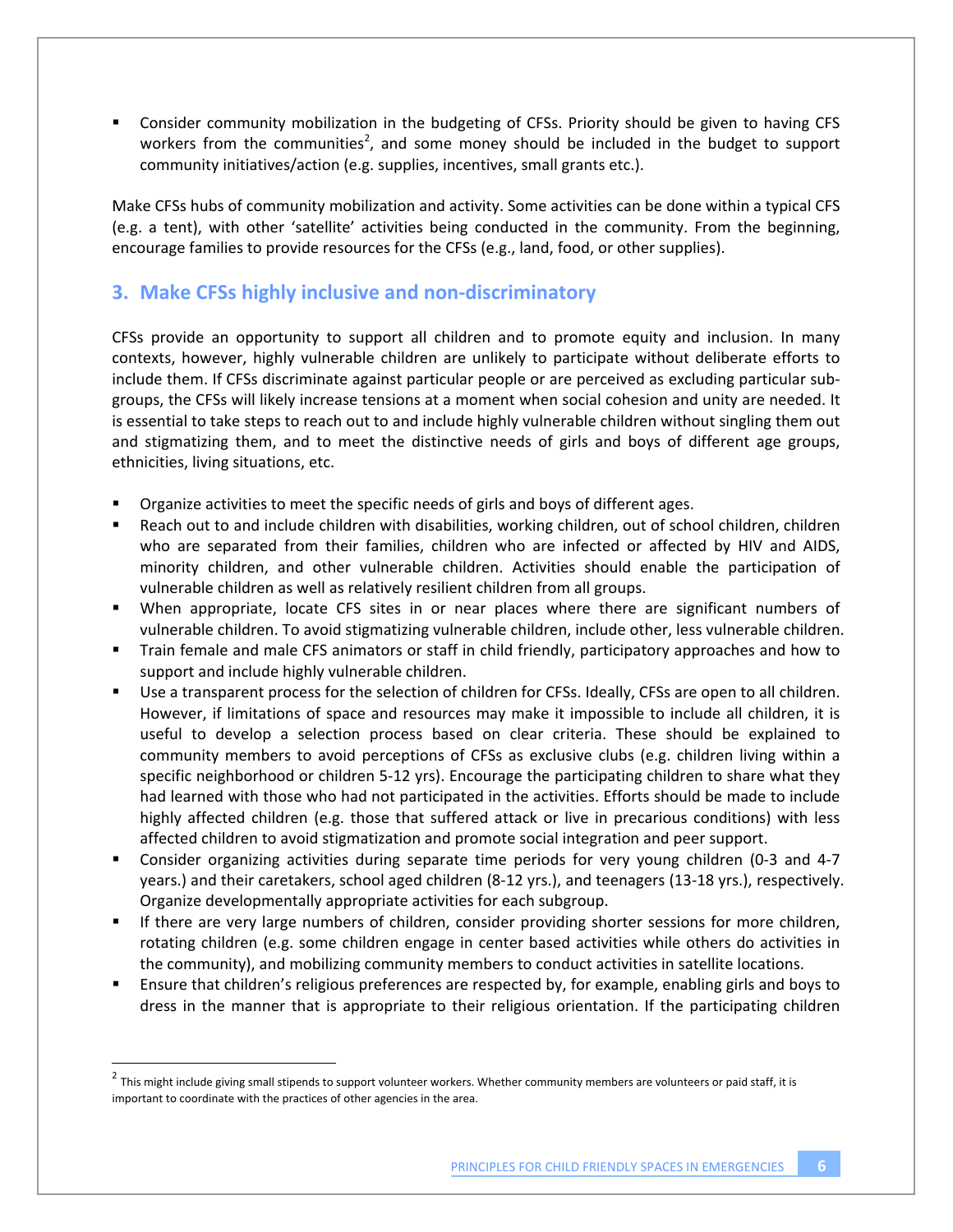come from multiple religious or ethnic groups, make sure that each sub‐group has its own prayers and activities and that CFS workers show respect for all orientations or ethnic groups.

 Collaborate with staff or organizations that specialize in working with traditionally excluded groups, e.g., adolescent girls, people with disabilities, etc. Care should be taken to ensure that the physical aspects of the CFS (e.g., accessibility to people with disabilities) enable the participation of excluded people.

#### **4. Ensure that CFSs are safe and secure**

CFSs are part of a wider strategy of creating a protective environment for children. Concerns about safety and security that had been prominent in the assessment process should also be high priorities in the development and ongoing implementation of CFSs. Key steps to ensure safety and security both internally and externally are to:

- Adopt a Code of Conduct or Child Safety Policy (as included in Sphere) and train all CFS workers.
- Make sure that clean water and separate female and male latrines are available at the CFS site and ensure that children learn the importance of proper hygiene.
- **EXE** Remove from the physical space of the CFS itself hazards such as broken glass, exposed electrical wires, landmines and UXO, etc.
- Keep the CFS free of violence, abuse, exploitation, and neglect, insuring that CFS staff and volunteers do not use physical punishment, are aware of and use 'positive discipline' techniques, and work to reduce violence among children. Engage children in planning how to reduce and address violence, and how and when discipline measures should be used.
- **Promote positive behaviors among adolescent girls and boys around issues of gender and sexual and Stand** reproductive health, using methods such as drama and role playing.
- **Promote the protection of children through awareness raising among children, families, and the** community on how to protect children.
- **Establish and post regular schedules, which contribute to a sense of predictability.**
- **EXP** Consider creating a baby friendly area, taking note of babies' special needs.
- Train female and male staff and animators how to identify, talk with, and refer any suspected cases of violence, abuse, or exploitation among children participating in the CFS.
- Train CFS workers on how to identify, talk with and refer any suspected cases of serious mental disorder, developmental disability, or epilepsy.
- Train female and male CFS workers on how to identify, talk with, and refer any suspected cases of serious mental disorder, particularly among adolescents and including severe drug or alcohol abuse.
- Build life skills for children and youth, thereby enabling them to more effectively protect themselves and each other.

#### **5. Make CFSs stimulating, participatory, and supportive environments**

To develop in a healthy manner, children need stimulation and play on a regular basis. Particularly in very stressful environments, many children also need the psychosocial support gained through participation in an engaging and supportive environment.

 Organize diverse activities, appropriate for girls and boys, including song, drama, dance, drawing, play, storytelling/reading, sports, and basic literacy and numeracy. Ensure that the toys and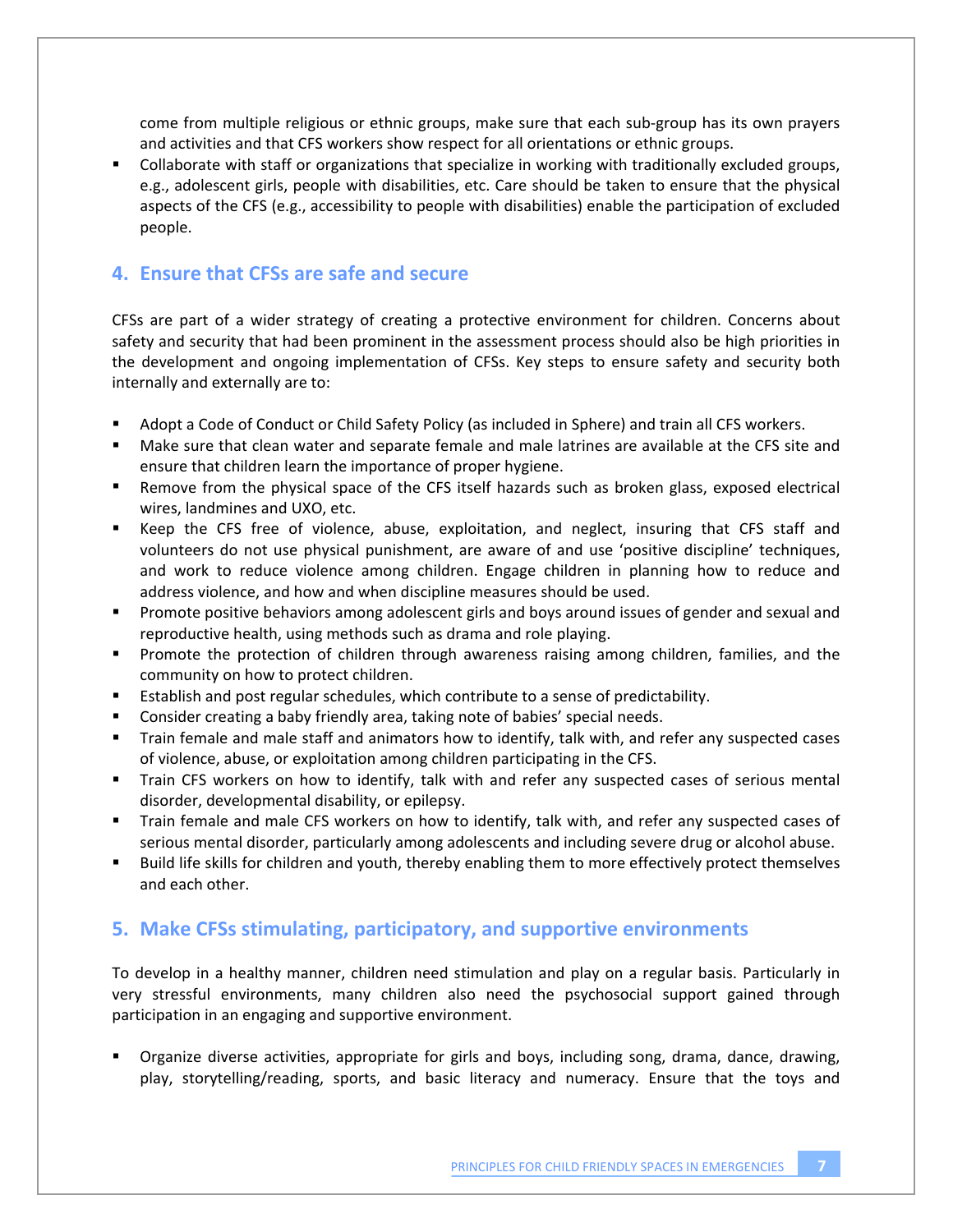activities are culturally appropriate. Use of culturally inappropriate activities and toys may dissuade parents from sending their children to the CFS.

- Establish a balance between structured group activities and free play. At a specific time, set up different activities in various locations and allow children to choose their activity.
- Make CFSs bright, engaging environments that display colors, local toys, play items made by children themselves, art work, and other appealing items.
- Encourage adults to motivate the children and engage positively with children, to listen to them and value their views.
- Train staff to facilitate interactive games and activities with children that focus more on child-tochild or group interaction than on using materials or toys.
- Treat children with respect and encourage the participation of each individual, including children with a disability or other special needs.
- **Provide psychosocial support for all children by treating them with kindness, respecting their dignity,** enabling social integration, and avoiding completely verbal humiliation or corporal punishment.
- Use different kinds of play to stimulate qualities such as creativity and build skills of problem solving, critical thinking, communication, cooperation, etc.
- **EXEL A** Refer children who have been severely affected for specialized support, when available. To prevent unintended harm, only trained professionals should provide therapy or specialized assistance.
- Organize occasional community events that allow children to demonstrate their skills to parents and communities and encourage support for children.

# **ACTIONS**

## **A. Conduct an assessment**

Agencies that are considering the establishment of CFSs should conduct an initial assessment to determine whether CFSs are needed, safe, and contextually appropriate. CFSs may not be needed if children have access to other means of meeting their needs for education, protection, and psychosocial support. In some settings, CFSs may be inappropriate because they would likely become places where children are attacked or recruited by armed groups, or where girls are likely to be sexually harassed or attacked on the way to the CFS. If CFSs are needed, then the assessment should also help to identify how CFSs can be established in an effective manner. This assessment should take into account wider issues that inform broader strategies and programs.

Where possible, questions relating to CFSs should be addressed through coordinated, inter-agency assessments within or across clusters and sectors. Assessments should encourage community participation and actively engage children and young people, parents, women's groups, youth groups, religious and community leaders, etc. Assessments should disaggregate data according to gender, age, and other relevant dimensions in order to ensure inclusivity. They should also address issues such as:

#### *Safety and Appropriateness of a CFS*

- What are the main protection threats (physical and psychosocial) to children and youth? How do they vary for diverse groups, e.g., by sex, religion, ethnicity, sexual orientation, disability, etc.?
- Would a CFS help to prevent or diminish these threats, or could it increase these threats (e.g., are there risks to children in accessing the CFS?)?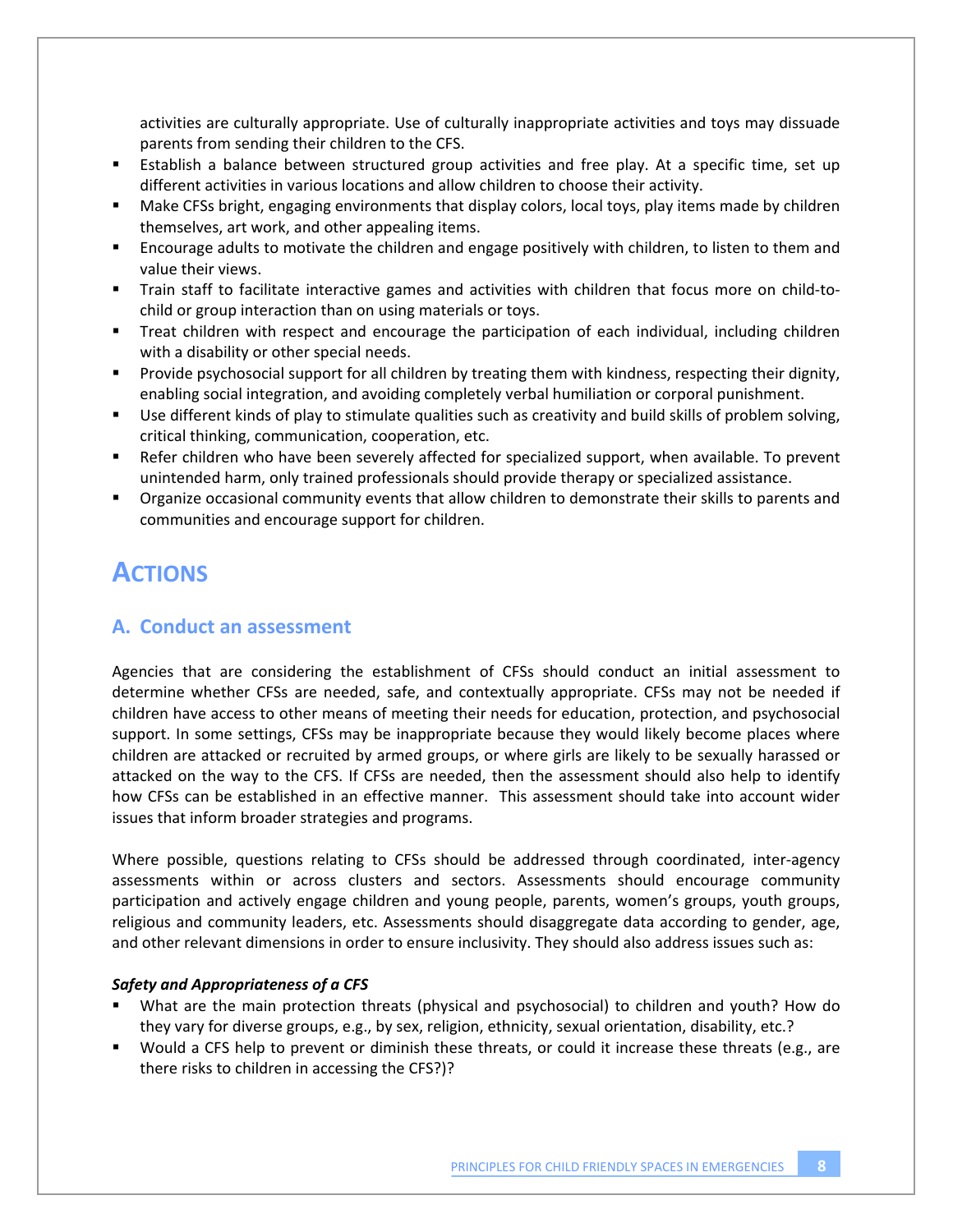- Are there other protective practices that people did before the crisis that they aren't being done now and that could be restarted?
- **How are children spending their time? Does this vary for girls and boys or according to other social** categories?
- Would a CFS strengthen the existing supports for children, or would it duplicate existing activities and supports?
- How feasible and safe would CFSs be in the present context for girls as well as boys?
- What is the acceptance of families and communities of this type of intervention?
- What types of play do girls and boys usually engage in within the culture and could these be organized in the CFSs?

#### *Community Engagement and Inclusivity*

- How does the community view the establishment of a CFS? Is the community likely to develop a spirit of ownership in developing a CFS?
- **IF Its the community or camp able to organize itself to help children?**
- Who are the key people in the community or camp who support children or that child go to when they need help or advice?
- Who are the key people in the community or camp to involve when setting up a CFS?
- Which girls and boys are highly vulnerable and may need additional support to participate in CFS activities? Note that there may be locally defined social categories of vulnerable children that are not apparent to outsiders.
- Are there other excluded children who should participate in CFS activities that we may have missed?
- Have appropriate steps been taken to set up complaints and feedback mechanisms through the use of child protection committees, complaints boxes, etc. to ensure downward accountability to beneficiaries?

#### *Site Selection*

It is important to engage with girls and boys and young women and men as well as adults, asking:

- Where do highly vulnerable children congregate and could these places be possible CFS sites?
- Is the possible site hazard free?
- Are there health facilities nearby?
- Does the place have accessible clean water and child- and gender-friendly toilets or latrines?
- Is the site accessible for girls, children with disabilities, and other vulnerable children?
- **How will the site change over seasons and the calendar year? Does it have particular owners or** users at particular times of the year?
- Who owns the land or the property where the child friendly space is located?
- Does the CFS allow access from unauthorized, inappropriate adults?

In conflict or recent post-conflict settings, danger can arise from situating CFSs close to military camps or places where fighting might erupt. In such settings, it is useful to ask additional questions such as:

- What are the main risks to children due to the conflict or fighting?
- How can one limit these risks for children who participate in the CFSs?
- Have there been recent attacks on schools or public places?
- Are children safe on the way to and going home from the CFSs? How could their safety be increased?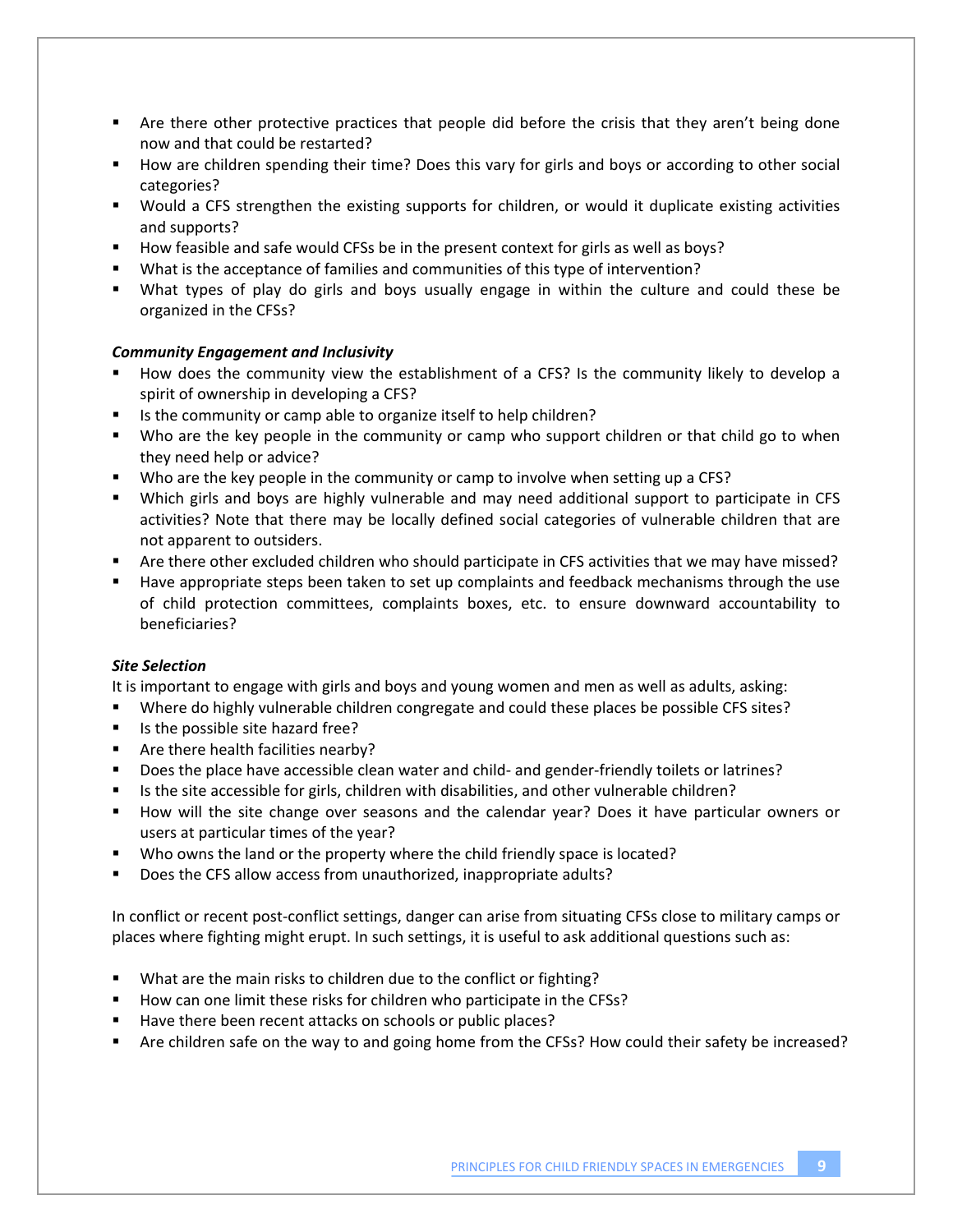Similarly, in areas that are affected by natural disasters or likely to be affected, it is helpful to ask additional questions that are appropriate to the type of disaster such as:

- What would be a safe site for the CFS that would not likely be affected by repeat flooding?
- Are possible structures for CFSs safe (e.g., in earthquakes), or should CFSs be in open spaces?
- If the need arose, could children be evacuated safely from the proposed CFS site?

Answers to the above questions should be considered carefully in light of a wider situation analysis in making decisions about whether or how to establish CFSs. If CFSs are not safe or appropriate, there may be other family or community-based interventions for supporting vulnerable children.

#### **B. Organize integrated supports and services**

CFSs are more than a site for recreational activities—they are means of supporting children's and young people's holistic development, including physical, cognitive, emotional, social, and spiritual development. To avoid overload, it is often useful for CFSs to focus initially on relatively simple play and recreation activities that are linked to family and community support. Subsequently, the CFSs can implement more advanced activities such as establishing referral mechanisms or organizing activities for individual or small groups of children who had already been participating in the CFS group activities and who need additional support. These advanced activities are often aimed at supporting vulnerable children such as orphans, children separated from their families, children who have or are affected by HIV and AIDS, children who need health care or adequate shelter or children who are victims of abuse.

#### *Basic activities include:*

- Play and recreational activities for children, such as sports, arts and cultural activities provided in a structured manner to restore a sense of predictability and continuity.
- Child protection activities such as awareness raising on prevention of violence and separation; how to recognize and avoid landmines and UXO; referral mechanisms for identification and response to child protection issues; codes of conduct for staff and volunteers for the prevention of violence, abuse, and exploitation; parenting skills and the constructive handling of diversity and conflict.
- Awareness raising and education for children and young people about key issues including health, HIV and AIDS, nutrition, hygiene promotion, waste management, disaster preparedness, etc.
- **Information on services and rights for children and their families concerning health, education, food** distribution, water, and other necessities.
- **Information on child protection services for children and families such as family tracing, alternative** care for separated children, juvenile justice, and social services.
- Civic engagement and mobilization of young women and men in various activities of the CFS and/or the community (e.g. asking young people to develop project proposals, set up debates etc).
- **Use of space for other community activities such as mother or parent groups and other community** gatherings.
- Encouragement of civil society organizations to use the CFS to organize their activities.

#### *Advanced activities include:*

 Activities for parents, e.g., discussion groups on parenting skills and care practices for caregivers, effective hygiene and waste management, children's rights, child participation, etc.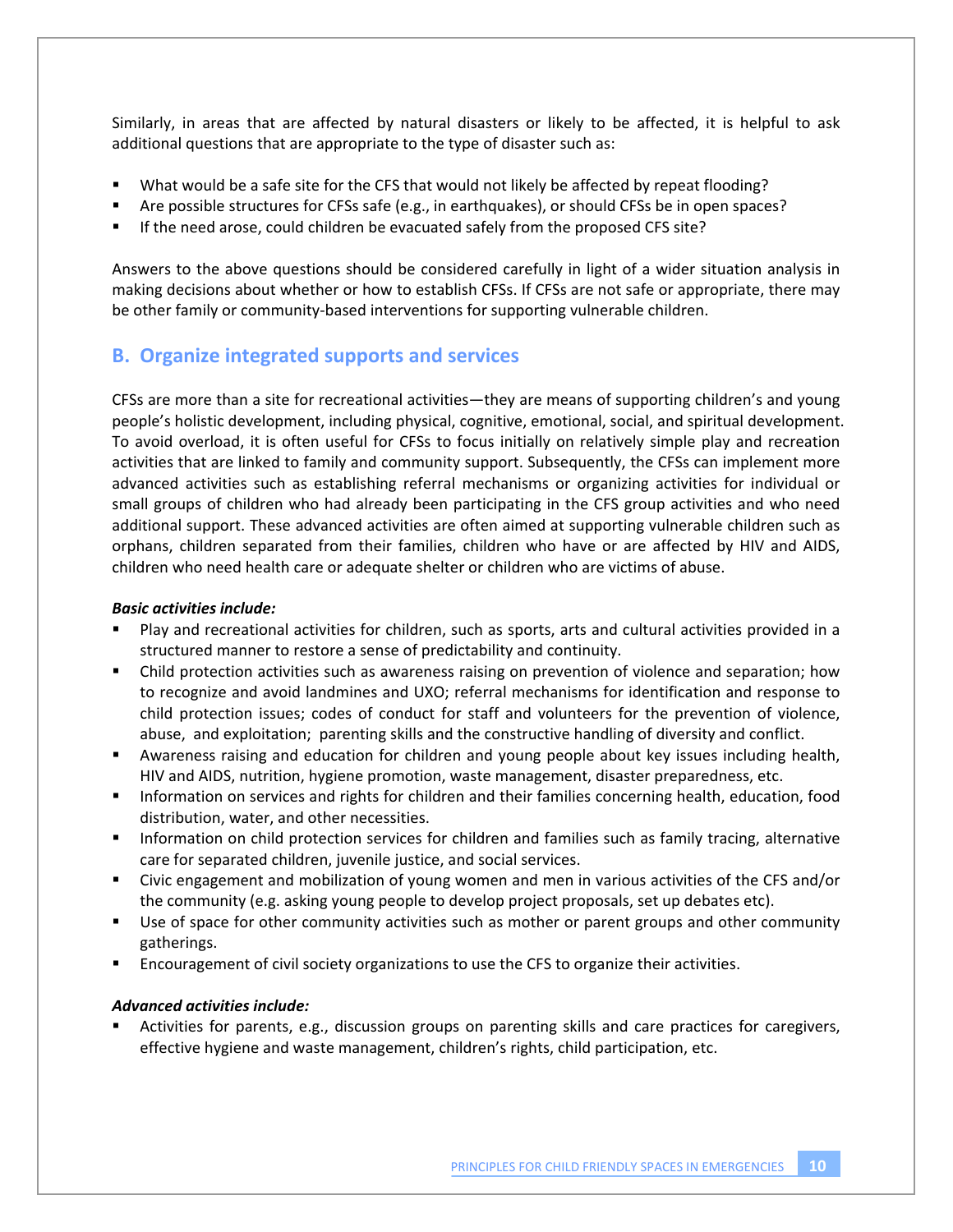- Early Childhood Development activities such as caretaker discussion groups for psychosocial support, and play activities that are appropriate for babies (and caretakers) and children under three years of age.
- **Specific, gender sensitive activities for adolescents girls and boys such as discussion groups for** teenage girls and boys, awareness raising in regard to reproductive health and HIV and AIDS, discussions of gender‐based violence, skills building activities, etc.
- Non-formal education for out of school children and young people (insuring that CFSs are not pulling children away from formal education), including basic literacy and numeracy.
- Engage in activities and discussions around peace building and environmental education in both conflict natural disaster settings.
- Establish a referral system to indentify, refer and follow up on children and families who need access to other services such as health, HIV and AIDS, psychosocial, etc.

## **C. Provide ongoing training and follow‐up support for animators and staff**

Effective CFS workers have both high levels of motivation and appropriate skills and competencies. Everyone who works in a CFS should receive an initial training, which is part of an ongoing process of capacity building. Over time, as CFS workers develop new skills and competencies, they are in a better position to enrich the work done in and through CFSs.

To enable this progression:

- Staff and volunteers should be carefully selected and trained on how to deal with children, including how to communicate with and protect children, and how to organize group activities with children.
- Set up a system of "activity specialists" who come and go for their activity and more general "CFS supervisors" who stay throughout the day and know the children in the center. Make sure that activity specialists receive training and are committed to the success of the CFS.
- Have experienced CFS workers make weekly follow-up visits to CFSs to observe the situation and activities, help animators and community members reflect on what is or is not working, and advise on how to strengthen activities and handle challenges.
- Recognize that CFS workers may themselves have been affected by the emergency and will benefit from group discussions.
- Organize a progression of training workshops that prepare animators and staff to facilitate play and recreational activities and performing arts activities such as song, dance, theatre, and drawing; build literacy, numeracy, and life skills for children; enrich animator or staff understandings of child development; and address topics such as emerging protection threats and how to address them, how children and youth have been affected by the conflict/emergency, and appropriate means of providing psychosocial support.
- Arrange for more experienced CFS workers to mentor less experienced workers.
- If stipends or payments are provided for CFS workers, they should not exceed teachers' salaries and should be based on an inter‐agency agreement regarding minimum and maximum levels.
- Establish a CFS manager who provides supervision and whom CFS workers know and can go to for advice when difficult situations arise.
- Build up resources such as books and training manuals that enable ongoing learning.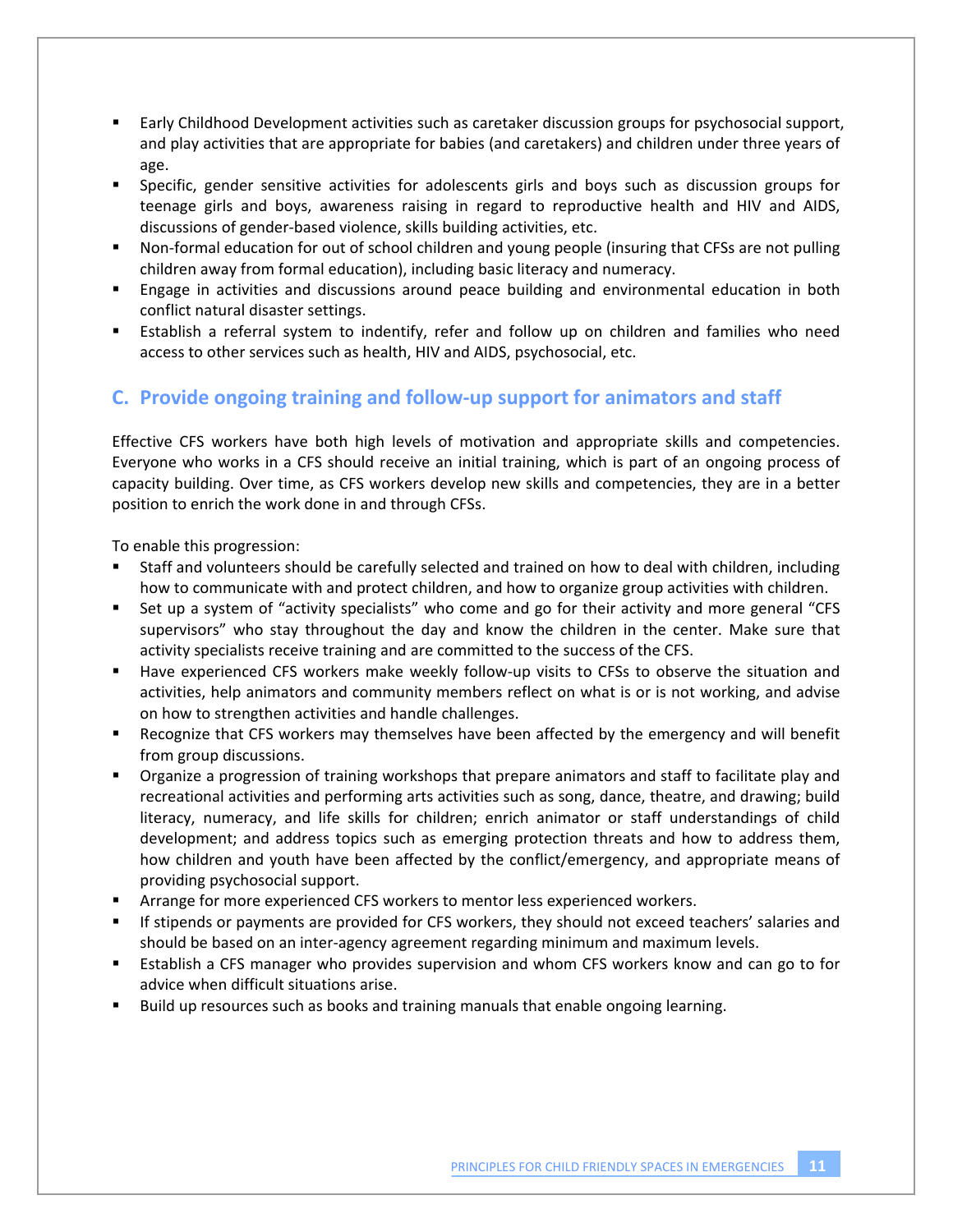## **D. Monitor and evaluate CFS programs**

CFSs should be monitored on an ongoing basis to track the development of the CFS and to identify gaps in the levels of community mobilization, quality of activities, safety, logistical support, etc. CFSs should be evaluated periodically by people who are experienced in monitoring, to determine whether the activities are producing meaningful improvements in the lives of the children. Key steps are to:

- **Develop early in the project a monitoring and evaluation plan.**
- Train selected CFS workers and staff how to monitor program activities effectively.
- Monitor via animators the registration of children, parental consent, children's informed consent, attendance, behaviour during the activities, follow-up of children who missed activities, activity planning and whether activities include girls as well as boys and highly vulnerable children.
- Monitor via agency staff the quality of the activities, animators' skill levels, adequacy of supplies and logistics supports, protection threats in the area, and the implementation of the code of conduct.
- Evaluate not only process (output) indicators such as the number of children who participate regularly but also outcome indicators such as children's psychosocial well‐being that are contextually relevant, measurable, and developmentally appropriate.
- Use participatory methods of monitoring and evaluation that engage children and youth and invite community members' views.
- Whenever possible, collect sex- and age-disaggregated baseline and end-point measures of outcomes concerning changes in children's lives, and enable comparisons with other interventions or sites where no CFS had been implemented<sup>3</sup>. To manage the ethical issues that can arise in making comparisons, consider strategies such as wait‐list comparisons (e.g., compare girls and boys who participate in CFSs with children who have not had CFSs but are about to begin participating in CFSs).
- When possible, conduct inter-agency, collaborative evaluations, which can improve coordination and yield conclusions that apply more widely.

#### **E. Phase out or transition in a contextually appropriate manner**

- Develop in close consultation with the community and other stakeholders a phase-out or transition plan that links with broader recovery planning. Use a bottom‐up approach that will support ownership and also transition of the CFS to the community. Ensure that the community is aware from the outset that a phase‐out period and/or handover will take place, and provide information as soon as possible about when the phase out or transition will occur.
- Consider options such as closing down CFSs once schools re-open or transitioning CFSs into community resources such as early child development centers, women‐friendly spaces, community centers, spaces for children's/youth clubs, literacy initiatives, or vocational training activities. It is appropriate to call these by names other than 'CFSs' in order to avoid confusion and recognize that emergencies require a distinctive way of working. These options should be decided with full collaboration of community stakeholders.
- Include budget considerations in planning the phase‐out or transition.
- Enable communities to make key decisions about the transition of the CFS whenever possible.
- Engage children and youth in implementing the strategy.
- Adapt plans on the basis of the changing context.

 $3\overline{)}$  A useful reference on how to make comparisons in an ethical manner and how to develop effective evaluations is the Interagency Guide to the Evaluation of Psychosocial Programming in Humanitarian Crises (UNICEF, 2010), which is available at www.psychosocialnetwork.net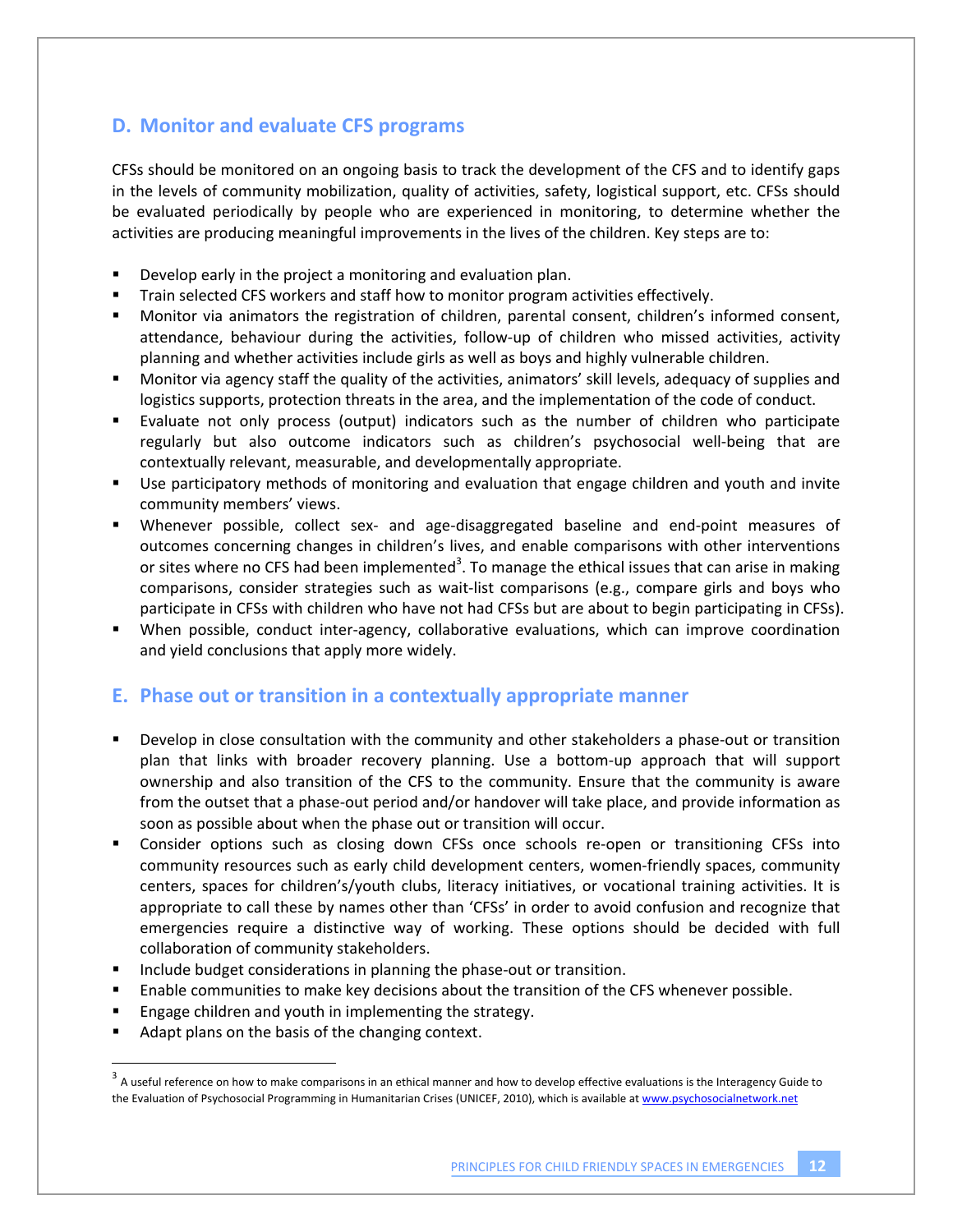# **CFS: DO'S AND DON'TS**

| <b>DO</b>                                                                                                                                                                                                                                                                                             | <b>DON'T</b>                                                                                                                                      |
|-------------------------------------------------------------------------------------------------------------------------------------------------------------------------------------------------------------------------------------------------------------------------------------------------------|---------------------------------------------------------------------------------------------------------------------------------------------------|
| Coordinate with the government and other<br>implement<br>that<br>CFSs,<br>agencies<br>especially<br>protection, psychosocial, education, and other<br>relevant coordination groups.                                                                                                                   | CFSs as<br>a single<br>agency without<br>Set<br>up<br>other agencies and the<br>coordinating with<br>government.                                  |
| Take an integrated approach that includes<br>nonformal education, protection, and psychosocial<br>supports.                                                                                                                                                                                           | Make CFSs recreational and psychosocial supports<br>only since protection and education needs also<br>warrant attention.                          |
| Engage communities, parents and girls and boys in<br>all key decisions regarding CFSs, encouraging their<br>ownership of CFSs in all phases of work.                                                                                                                                                  | Set up CFSs as services, treating community<br>people as beneficiaries.                                                                           |
| Build on existing resources such as community<br>groups, parents, cultural songs, and natural<br>helpers such as youth leaders and women whom<br>children seek out for support. Initially, teams can<br>be mobilized to visit communities and animate<br>groups of children for a few hours each day. | Select and recruit CFS animators and staff from<br>outside the affected group only or use only<br>materials and activities imported from outside. |
| Make CFSs accessible and inclusive for girls and<br>excluded children such as those with disabilities<br>and tailoring activities to meet their distinctive<br>needs and capacities.                                                                                                                  | Assume that because the CFS is open to all<br>children it is therefore accessible and inclusive.                                                  |
| Ensure that all staff and animators understand and<br>adhere to an appropriate code of conduct.                                                                                                                                                                                                       | Have CFS workers sign a code of conduct that<br>they do not understand or care about.                                                             |
| <b>CFSs</b><br>Make<br>physically,<br>culturally,<br>and<br>developmentally appropriate, providing adequate<br>space for small groups to conduct different<br>activities simultaneously.                                                                                                              | Design CFSs to look like a place of worship or to<br>display colors used by parties to an armed<br>conflict.                                      |
| Listen and be supportive to children who have<br>particular concerns, making referrals for children<br>who need specialized services.                                                                                                                                                                 | Force children to draw or talk about their difficult<br>experiences.                                                                              |
| Ensure that the timing and nature of activities are<br>compatible with daily routines of girls and boys<br>and family members.                                                                                                                                                                        | Predefine the kinds and timing of activities<br>without careful consultation with girls and boys<br>and community members.                        |
| Organize separate CFS sessions or activities for<br>girls and boys of different age groups, such as 0-7<br>(or 0-3, 4-7), 8-12, and 13-18 years.                                                                                                                                                      | Organize CFSs only for children 4-10 years or only<br>for boys.                                                                                   |
| Provide in the CFS appropriate equipment,<br>including materials for play, first aid items,<br>cleaning materials, etc. Use locally available and<br>environmentally friendly materials where possible.                                                                                               | Focus excessively on manufactured toys or forget<br>to maintain equipment.                                                                        |
| Keep the number of children who participate in<br>CFSs manageable at a particular time.                                                                                                                                                                                                               | Encourage or allow so many children to<br>participate that CFSs cannot be supportive and<br>stimulating.                                          |